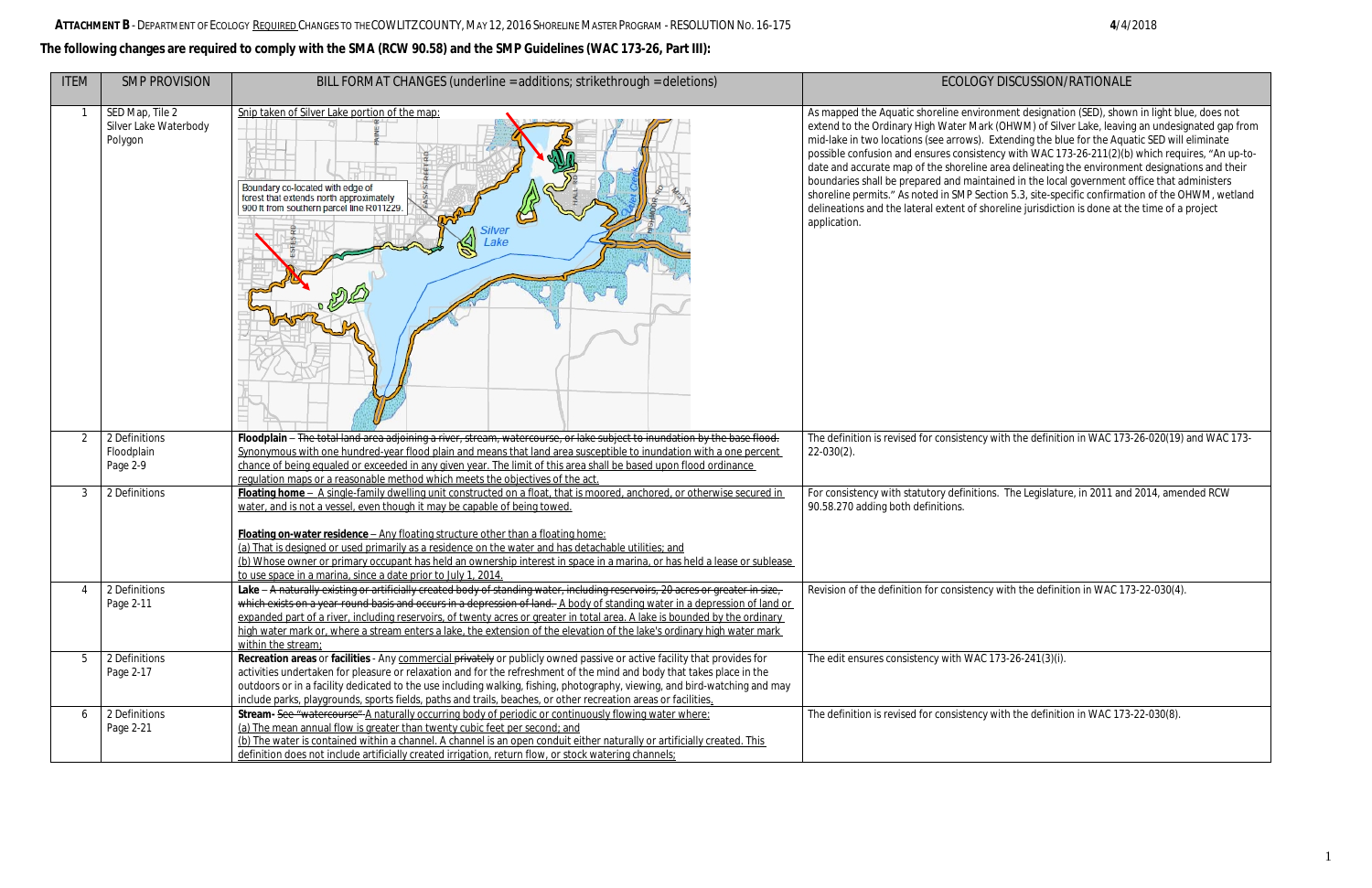## **ATTACHMENT B** -DEPARTMENT OF ECOLOGY REQUIRED CHANGES TO THE COWLITZ COUNTY, MAY 12, 2016 SHORELINE MASTER PROGRAM - RESOLUTIONNO. 16-175 **4**/4/2018

| <b>ITEM</b> | <b>SMP PROVISION</b>        |                                                                                                                                                                                                                                                             |                                                                                                                           |                              | BILL FORMAT CHANGES (underline = additions; strikethrough = deletions)                                                                                                                                                                              | <b>ECOLOGY DI</b>                              |  |
|-------------|-----------------------------|-------------------------------------------------------------------------------------------------------------------------------------------------------------------------------------------------------------------------------------------------------------|---------------------------------------------------------------------------------------------------------------------------|------------------------------|-----------------------------------------------------------------------------------------------------------------------------------------------------------------------------------------------------------------------------------------------------|------------------------------------------------|--|
|             | Table 3-1.                  | Table 3-1. Waterbodies in Cowlitz County shoreline jurisdiction.                                                                                                                                                                                            |                                                                                                                           |                              |                                                                                                                                                                                                                                                     | The changes are required for consistency wi    |  |
|             | Waterbodies in Cowlitz      |                                                                                                                                                                                                                                                             | 050, which require that each master progra                                                                                |                              |                                                                                                                                                                                                                                                     |                                                |  |
|             | County shoreline            |                                                                                                                                                                                                                                                             | approval by Ecology, shall supersede the cou                                                                              |                              |                                                                                                                                                                                                                                                     |                                                |  |
|             | jurisdiction                | <b>Abernathy Creek</b>                                                                                                                                                                                                                                      | <b>Shoreline Rivers and Streams</b><br>Devils Creek                                                                       |                              | Mill Creek                                                                                                                                                                                                                                          | rules.                                         |  |
|             | Pages 3-1 to 3-2            | <b>Alder Creek</b>                                                                                                                                                                                                                                          | Dry Creek                                                                                                                 |                              | Monahan Creek                                                                                                                                                                                                                                       |                                                |  |
|             |                             | Arkansas Creek                                                                                                                                                                                                                                              | <b>Dryer Glacier</b>                                                                                                      |                              | Mulholland Creek                                                                                                                                                                                                                                    |                                                |  |
|             |                             | Arnold Creek                                                                                                                                                                                                                                                | <b>Elk Creek</b>                                                                                                          |                              | Olequa Creek                                                                                                                                                                                                                                        |                                                |  |
|             |                             | <b>Baird Creek</b>                                                                                                                                                                                                                                          | Elochoman River, East Fork                                                                                                |                              | Ostrander Creek                                                                                                                                                                                                                                     |                                                |  |
|             |                             | Bear Creek #1                                                                                                                                                                                                                                               | <b>Fossil Creek</b>                                                                                                       |                              | Owl Creek                                                                                                                                                                                                                                           |                                                |  |
|             |                             | <b>Brooks Creek</b>                                                                                                                                                                                                                                         | <b>Germany Creek</b>                                                                                                      |                              | Panamaker Creek                                                                                                                                                                                                                                     |                                                |  |
|             |                             | Cameron Creek                                                                                                                                                                                                                                               | Gobar Creek                                                                                                               |                              | <b>Shultz Creek</b>                                                                                                                                                                                                                                 |                                                |  |
|             |                             | Campbell Creek                                                                                                                                                                                                                                              | Goble Creek                                                                                                               |                              | Speelyai Creek and Diversion Ditch                                                                                                                                                                                                                  | Speelyai Creek and the Diversion Ditch are t   |  |
|             |                             | Castle Creek                                                                                                                                                                                                                                                | <b>Green River</b>                                                                                                        |                              | <b>Stillwater Creek</b>                                                                                                                                                                                                                             |                                                |  |
|             |                             | Chehalis River, South Fork                                                                                                                                                                                                                                  | <b>Hemlock Creek</b>                                                                                                      |                              | Studebaker Creek #1                                                                                                                                                                                                                                 |                                                |  |
|             |                             | Coal Creek                                                                                                                                                                                                                                                  | Herrington Creek                                                                                                          |                              | <b>Sucker Creek</b>                                                                                                                                                                                                                                 |                                                |  |
|             |                             | <b>Coldspring Creek</b>                                                                                                                                                                                                                                     | <b>Hoffstadt Creek</b>                                                                                                    |                              | Swift Creek #2 Power Canal                                                                                                                                                                                                                          |                                                |  |
|             |                             | Coldwater Creek                                                                                                                                                                                                                                             | Jacks Creek                                                                                                               |                              | Toutle River*                                                                                                                                                                                                                                       |                                                |  |
|             |                             | Columbia River*                                                                                                                                                                                                                                             | Johnson Creek                                                                                                             |                              | <b>Trouble Creek</b>                                                                                                                                                                                                                                | Turner Creek isn't listed in either the US Geo |  |
|             |                             | Cougar Creek                                                                                                                                                                                                                                                | Kalama River*                                                                                                             |                              | <b>Turner Creek</b>                                                                                                                                                                                                                                 | WAC 173-18. This appears to be an error.       |  |
|             |                             | Coweeman River                                                                                                                                                                                                                                              | Langdon Creek                                                                                                             |                              | Wild hHorse Creek                                                                                                                                                                                                                                   |                                                |  |
|             |                             | Cowlitz River*                                                                                                                                                                                                                                              | Lewis River*                                                                                                              |                              | <b>Wolf Creek</b>                                                                                                                                                                                                                                   |                                                |  |
|             |                             | Deer Creek                                                                                                                                                                                                                                                  | Little Kalama River                                                                                                       |                              | <b>Wyant Creek</b>                                                                                                                                                                                                                                  |                                                |  |
|             |                             | Delameter Creek                                                                                                                                                                                                                                             | Maratta Creek                                                                                                             |                              |                                                                                                                                                                                                                                                     |                                                |  |
|             |                             |                                                                                                                                                                                                                                                             | <b>Shoreline Lakes</b>                                                                                                    |                              |                                                                                                                                                                                                                                                     |                                                |  |
|             |                             | Castle Lake                                                                                                                                                                                                                                                 | Horseshoe Lake                                                                                                            |                              | Silver Lake*                                                                                                                                                                                                                                        |                                                |  |
|             |                             | Coldwater Lake                                                                                                                                                                                                                                              | Merrill Lake                                                                                                              |                              | Yale Lake*                                                                                                                                                                                                                                          |                                                |  |
|             |                             | Fawn Lake                                                                                                                                                                                                                                                   | Merwin Lake*                                                                                                              |                              |                                                                                                                                                                                                                                                     |                                                |  |
|             |                             | *Shorelines of Statewide Significance                                                                                                                                                                                                                       |                                                                                                                           |                              |                                                                                                                                                                                                                                                     |                                                |  |
|             |                             |                                                                                                                                                                                                                                                             |                                                                                                                           |                              |                                                                                                                                                                                                                                                     |                                                |  |
|             |                             | The following streams/rivers need to be added to Table 3-1 (tile/map numbers given for reference only):                                                                                                                                                     |                                                                                                                           |                              |                                                                                                                                                                                                                                                     |                                                |  |
|             |                             | Bear Creek #2 (tile 8)                                                                                                                                                                                                                                      |                                                                                                                           | Studebaker Creek #2 (Tile 8) |                                                                                                                                                                                                                                                     |                                                |  |
|             |                             | Cape Horn Creek (tile 13)<br>Goble Creek, North Fork (tiles 6, 7, 9, 10)                                                                                                                                                                                    |                                                                                                                           |                              | Toutle River, North Fork (tiles 3,4)<br>Toutle River, South Fork (tiles 3,7,8)                                                                                                                                                                      |                                                |  |
|             |                             | Kalama River, North Fork (tiles 8, 11)                                                                                                                                                                                                                      |                                                                                                                           |                              | Unnamed Tributary to Coweeman River (tile 7)                                                                                                                                                                                                        |                                                |  |
|             |                             | Mill Creek, South Fork (tile 5)                                                                                                                                                                                                                             |                                                                                                                           |                              | Unnamed Tributary to Fossil Creek (tile 8)                                                                                                                                                                                                          |                                                |  |
|             |                             | Outlet Creek (tile 2)                                                                                                                                                                                                                                       |                                                                                                                           |                              | Unnamed Tributary to Green River (tile 3)                                                                                                                                                                                                           |                                                |  |
|             |                             | Ordway Creek (tile 1)                                                                                                                                                                                                                                       |                                                                                                                           |                              | Unnamed Tributary to Kalama River (tile 11)                                                                                                                                                                                                         |                                                |  |
|             |                             | Ostrander Creek, South Fork (tile 6)                                                                                                                                                                                                                        |                                                                                                                           |                              | Unnamed Tributary to Speelyai Creek (tile 11)                                                                                                                                                                                                       |                                                |  |
|             |                             | Rock Creek (tile 13)                                                                                                                                                                                                                                        |                                                                                                                           |                              | Unnamed Tributary to Toutle River South Fork #58 (tile 8)                                                                                                                                                                                           |                                                |  |
|             |                             | Salmon Creek #1 (Tile 2)                                                                                                                                                                                                                                    |                                                                                                                           |                              | Unnamed Tributary to Toutle River South Fork #59 (tile 8)                                                                                                                                                                                           |                                                |  |
|             |                             | Salmon Creek #2 (Tile 6)                                                                                                                                                                                                                                    |                                                                                                                           |                              | Unnamed Tributary Toutle River, South Fork #60 (tile 8)                                                                                                                                                                                             |                                                |  |
|             |                             | South Coldwater Creek (Tile 4)<br>Speelyai Creek Diversion Ditch (tile 13)                                                                                                                                                                                  |                                                                                                                           |                              | Unnamed Tributary to Toutle River, South Fork #65 (tile 7)<br>Unnamed Tributary to Toutle River, South Fork #66 (tile 8)                                                                                                                            |                                                |  |
|             |                             | Speelyai Creek, West Fork (tile 13)                                                                                                                                                                                                                         |                                                                                                                           |                              |                                                                                                                                                                                                                                                     |                                                |  |
| 8           | 4.5 Economic                |                                                                                                                                                                                                                                                             |                                                                                                                           |                              |                                                                                                                                                                                                                                                     | Revision for consistency with WAC 173-26-2     |  |
|             | development                 | B.10. New industrial development that is not water-oriented should be discouraged in shoreline jurisdiction unless such<br>development provides a significant public benefit, such as public access or ecological restoration, or if the site is physically |                                                                                                                           |                              |                                                                                                                                                                                                                                                     |                                                |  |
|             | Page 4-8                    |                                                                                                                                                                                                                                                             | separated from the shoreline by another property or public right-of-way, or water-oriented development is infeasible due- |                              |                                                                                                                                                                                                                                                     |                                                |  |
|             | 4.5.2(B)(10)                | to lot size, topography, critical areas, or some other similar circumstances.                                                                                                                                                                               |                                                                                                                           |                              |                                                                                                                                                                                                                                                     |                                                |  |
| 9           | 4.5 Economic<br>development |                                                                                                                                                                                                                                                             |                                                                                                                           |                              | C.3. New commercial development that is not water-oriented should be discouraged in shoreline jurisdiction unless such<br>development provides a significant public benefit, such as public access and/or ecological restoration, or if the site is | Revision for consistency with WAC 173-26-2     |  |

## ISCUSSION/RATIONALE

vith WAC 173-18-044, WAC 173-20-044 and WAC 173-22am include a list of shorelines of the state, which upon bunty-specific stream and lake lists currently in Ecology's

two separate waterbodies.

eological Survey Water Resources Report or Ecology's rule

 $\overline{241(3)(f)}$ .

 $\overline{241(3)(d)}$ .